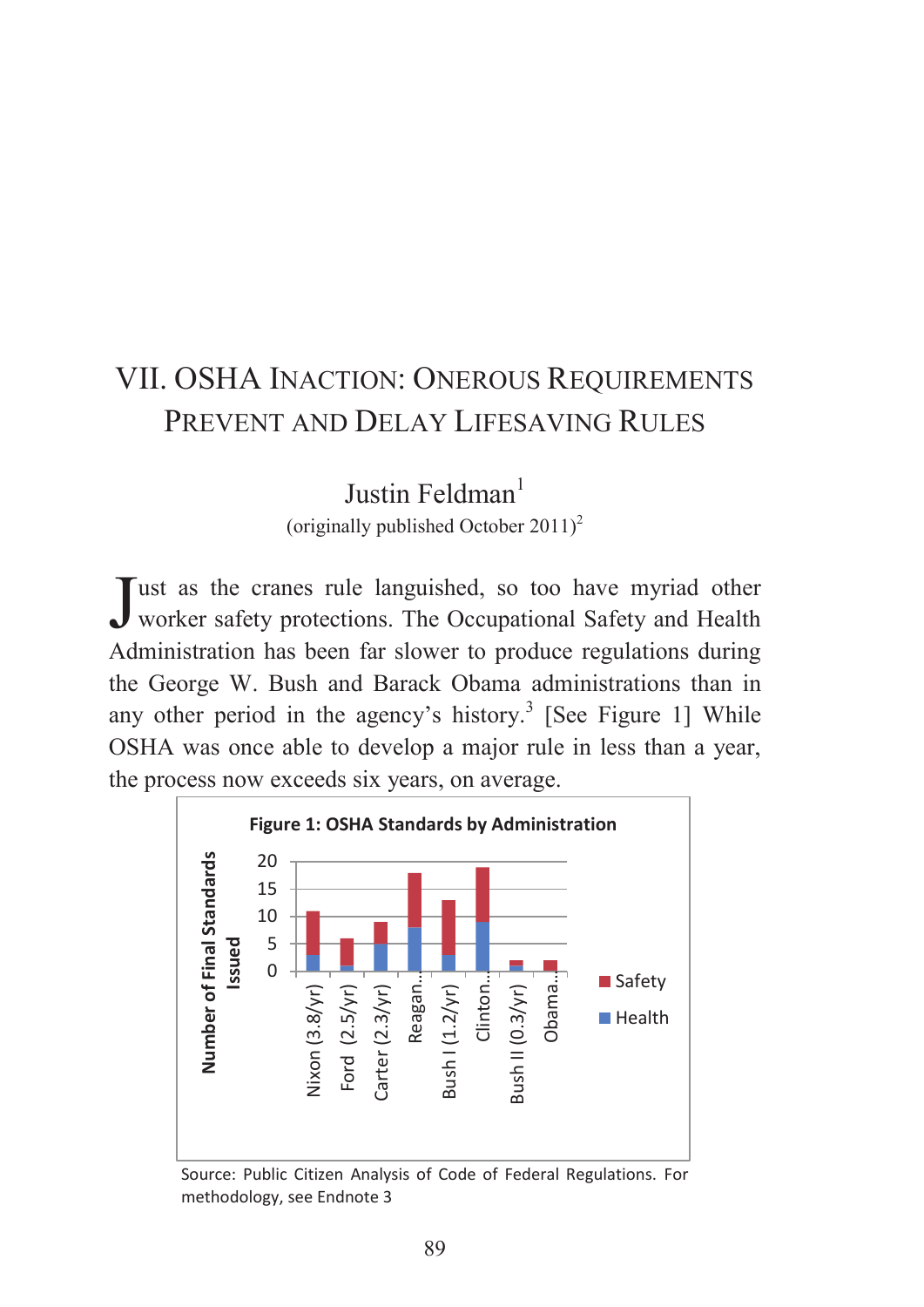Five pending OSHA standards discussed here would have prevented more than 100,000 serious injuries, more than 30,000 cases of occupational illness and hundreds of worker fatalities.

Additionally, there are hundreds of chemicals to which workers are exposed to levels known to be unsafe that OSHA has not yet begun to address. Protections also are lacking for common hazards such as heat stroke, repetitive motion injuries and workplace violence.

Several laws have imposed onerous steps for the agency to complete rules. Additionally, a particular Supreme Court decision has prevented the agency from responding quickly to new hazards.

About 55,000 people still die every year from work-related injuries and illnesses.<sup>4</sup> Millions more workers suffer non-fatal occupational injuries.<sup>5</sup>

The 1970 law that created OSHA requires each employer to provide a workplace that is free of known hazards. The authorizing law gave the agency a two-year window to bypass the rulemaking process and adopt "consensus standards" based on health and safety guidelines developed by non-governmental organizations. The agency adopted hundreds of regulations in this manner. After the window closed, OSHA was supposed to update its standards through the rulemaking process as new hazards entered the workplace or new scientific data on health risks emerged.

In the 1970s, OSHA issued new regulations fairly quickly. Its rulemakings for asbestos (1972), vinyl chloride (1974) and the pesticide DBCP (1978) each took less than one year. But the rulemaking process has grown longer ever since. Since the 1980s, it has taken OSHA an average of six years to move from deciding to regulate a hazard to issuing a final rule. Rulemaking has slowed to a crawl during the administrations of George W. Bush and Barack Obama.

Faced with a broken regulatory system, OSHA cannot issue rules in a timely and efficient manner. Inadequate regulation imposes tremendous costs on workers, who may be forced to pay with their health or even their lives.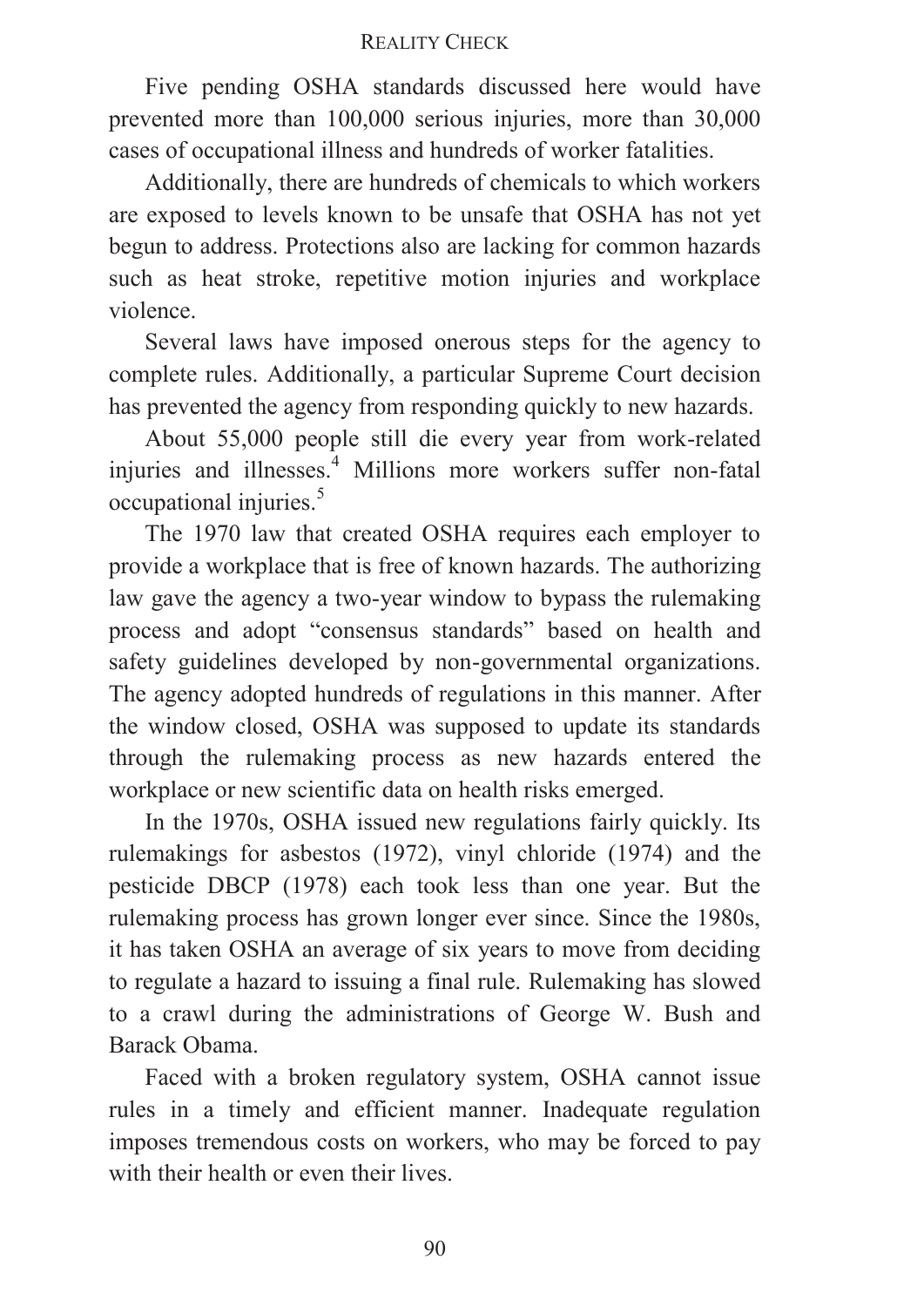REGULATIONS IN THE REAL WORLD: OSHA INACTION

# **Delays in Protections Have Caused More Than 100,000 Avoidable Cases of Illness and Injury**

As of September 2011, five major proposed OSHA standards were delayed from 4 to 31 years.<sup>6</sup> According to OSHA's data, eliminating the delays would have prevented more than 100,000 serious injuries, more than 30,000 cases of occupational illness and hundreds of worker fatalities. [See Table 1]

| <b>Delayed</b><br><b>Standard</b>                          | <b>Start Date</b> | Delay <sup>7</sup> * | <b>Estimated Health Effects of Delay</b>                                                                                            |
|------------------------------------------------------------|-------------------|----------------------|-------------------------------------------------------------------------------------------------------------------------------------|
| Beryllium                                                  | 11/2002           | 8 yr. 10 mo.         | Beryllium sensitization: 5,413 excess<br>cases<br>Chronic beryllium disease: 4,194 excess<br>cases<br>Lung cancer: 216 excess cases |
| Diacetyl                                                   | 10/2007           | 3 yr. 11 mo.         | Bronchiolitis obliterans: 6,405 excess<br>cases                                                                                     |
| Silica Dust                                                | 10/2003           | 7 yr. 11 mo.         | Fatal silicosis: 325 excess cases<br>Fatal lung cancer: 150 excess cases<br>Non-fatal silicosis: 19,919 excess cases                |
| <b>Confined Spaces</b><br>in Construction                  | 3/1980            | 31 yr. 6 mo.         | Fatal injuries: 189 excess cases<br>Non-fatal injuries: 18,900 excess cases                                                         |
| <b>Fall Prevention</b><br>(Walking<br>Working<br>Surfaces) | 4/1990            | 21 yr. 5 mo.         | Fatal injuries: 320 excess cases<br>Serious non-fatal injuries: 104,026 excess<br>cases                                             |

**Table 1. Health Effects of Delayed OSHA Rulemakings** 

Sources: See footnotes to paragraphs below. \* As of September 2011.

ß OSHA's beryllium standard has been delayed for nearly nine years. Beryllium is a toxic substance to which workers in the electronics, nuclear, and metalwork sectors are exposed. The current OSHA beryllium standard, based on science from the 1950s, allows workers to be exposed at levels that are 10 times higher than those allowed by Department of Energy for nuclear power plant workers. Public Citizen petitioned OSHA to update the standard in 2001.<sup>8</sup> The agency began a rulemaking in November 2002.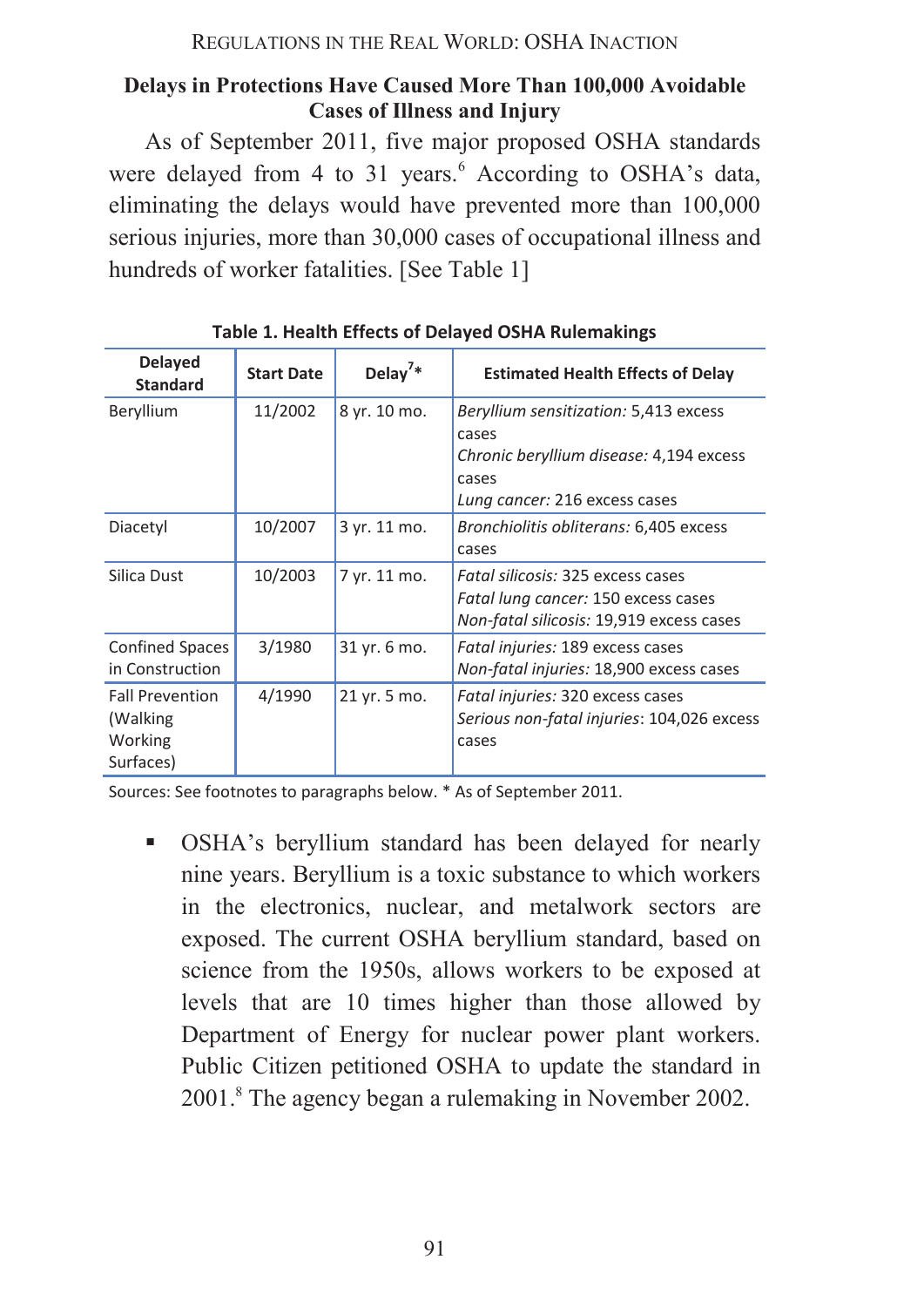OSHA's estimates show that if a beryllium standard were enacted in 2002, it would have prevented 4,194 cases of chronic beryllium disease (a potentially fatal respiratory ailment), 5,413 cases of beryllium sensitization (which often leads to chronic beryllium disease) and 216 cases of lung cancer.<sup>9</sup>

- ß OSHA's diacetyl standard has been delayed since 2007. Diacetyl is a chemical used to add artificial butter flavor to popcorn. Exposed workers can develop bronchiolitis obliterans, a debilitating and sometimes fatal respiratory disease. OSHA has known about health risks from diacetyl since 2002, but has not developed a regulation for the chemical. A rulemaking for the chemical began in 2007. If enacted then, the standard would have already prevented an estimated 6,405 cases of bronchiolitis obliterans.<sup>10</sup>
- **BEDA:** OSHA's silica dust standard has been delayed for nearly eight years. More than two million workers in the United States are exposed to silica dust. Inhaling the dust causes a variety of harmful effects, including lung cancer, tuberculosis, and silicosis (a potentially fatal respiratory disease). Most at risk are construction, foundry and metal workers. OSHA acknowledges that its current silica dust standard is obsolete.<sup>11</sup> The first concrete action it took to update the standard was in October 2003, when it convened a small business panel to review its proposed rule. Over the next eight years, a standard would have prevented an estimated 150 cases of lung cancer, 325 cases of fatal silicosis, and 19,919 cases of non-fatal silicosis.<sup>12</sup>
- ß OSHA's confined spaces standard for the construction industry has been delayed for more than 31 years. Confined spaces include tanks, silos, vessels, or any other areas with limited means of exit. Workers in confined spaces may be placed at a high risk of electrocution, suffocation, or drowning. In 1980, OSHA issued an advanced notice of proposed rulemaking to solicit information for a confined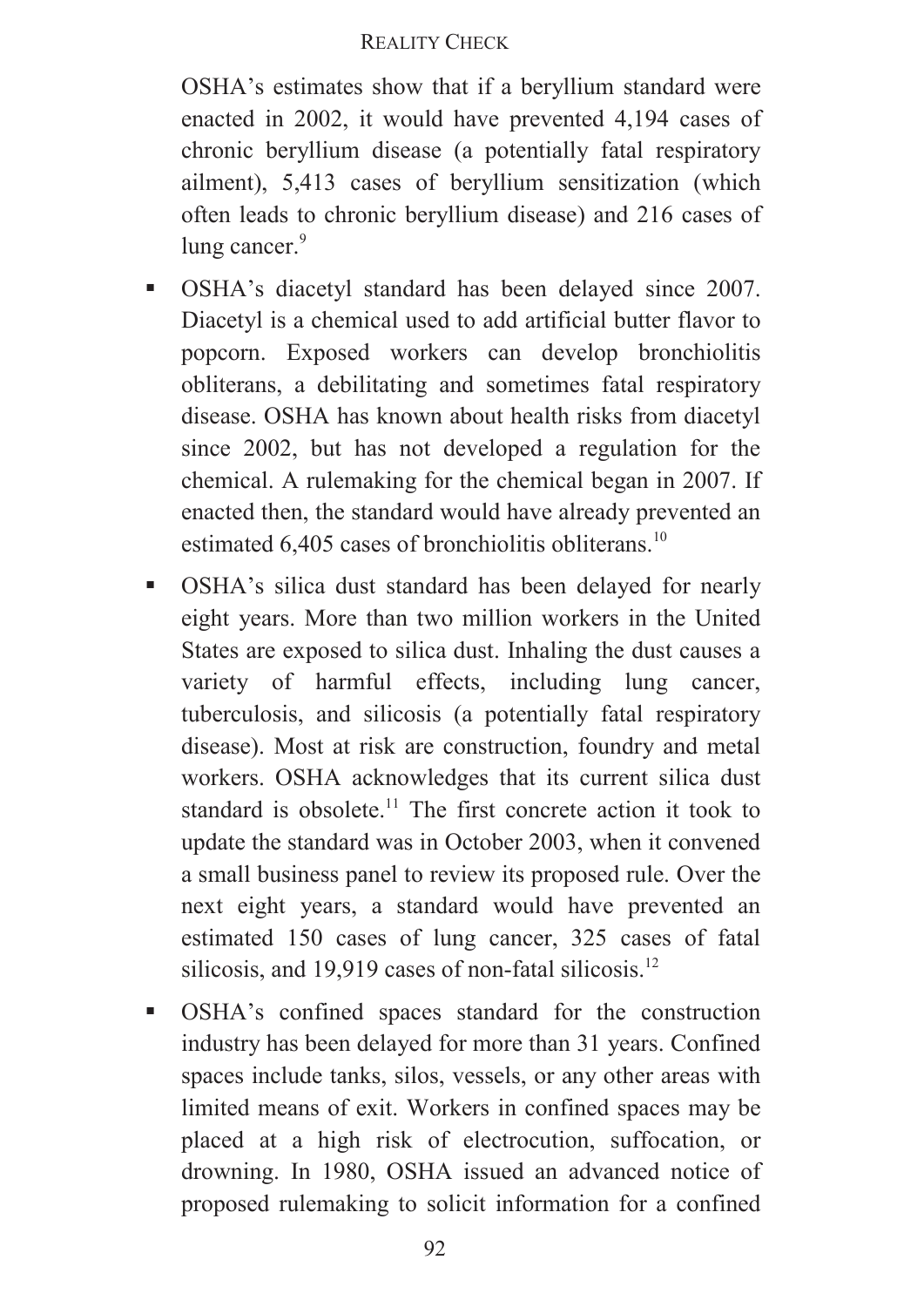#### REGULATIONS IN THE REAL WORLD: OSHA INACTION

spaces standard protecting construction workers. But the agency soon abandoned the rulemaking effort. In 1993, OSHA issued a standard requiring training, monitoring, and warning signs for confined spaces, but exempted the construction industry from the rule. The United Steel Workers union sued OSHA that year, demanding that the construction industry be included. OSHA agreed to work on the regulation as part of a settlement. But the agency did not propose a standard until 2003. Had the rule been in place when OSHA first proposed it, it would have already prevented an estimated 189 deaths and 18,900 non-fatal injuries. $13$ 

ß OSHA's fall protection standard for "walking/working surfaces" has been delayed for more than 21 years. In 1990, OSHA proposed a rule that would protect workers on scaffolds, towers, and ladders by providing them with harnesses or other fall protection equipment. The rule was abandoned shortly after OSHA held initial hearings. In 2003, OSHA again invited the public to comment on the rule. In 2010, OSHA proposed a revised rule incorporating changes in fall protection technologies that had occurred over the previous two decades. If issued in 1990, the rule would already have prevented an estimated 320 deaths and 104,026 injuries.<sup>14</sup>

### **Burdens Placed on OSHA Leave Many Hazards Unaddressed**

OSHA's delayed regulations represent a fraction of unaddressed dangers. After adopting hundreds of consensus standards between 1970 and 1972, OSHA's regulations were nearly in line with the scientific research that was available at the time. Since then, a tremendous chasm has developed between what researchers know and what OSHA regulates.

OSHA's failure to keep pace with changing workplace hazards is best illustrated by its inability to protect workers from toxic chemicals. While OSHA has only regulated two chemicals since 1997, industry develops two new chemicals every day.<sup>15</sup>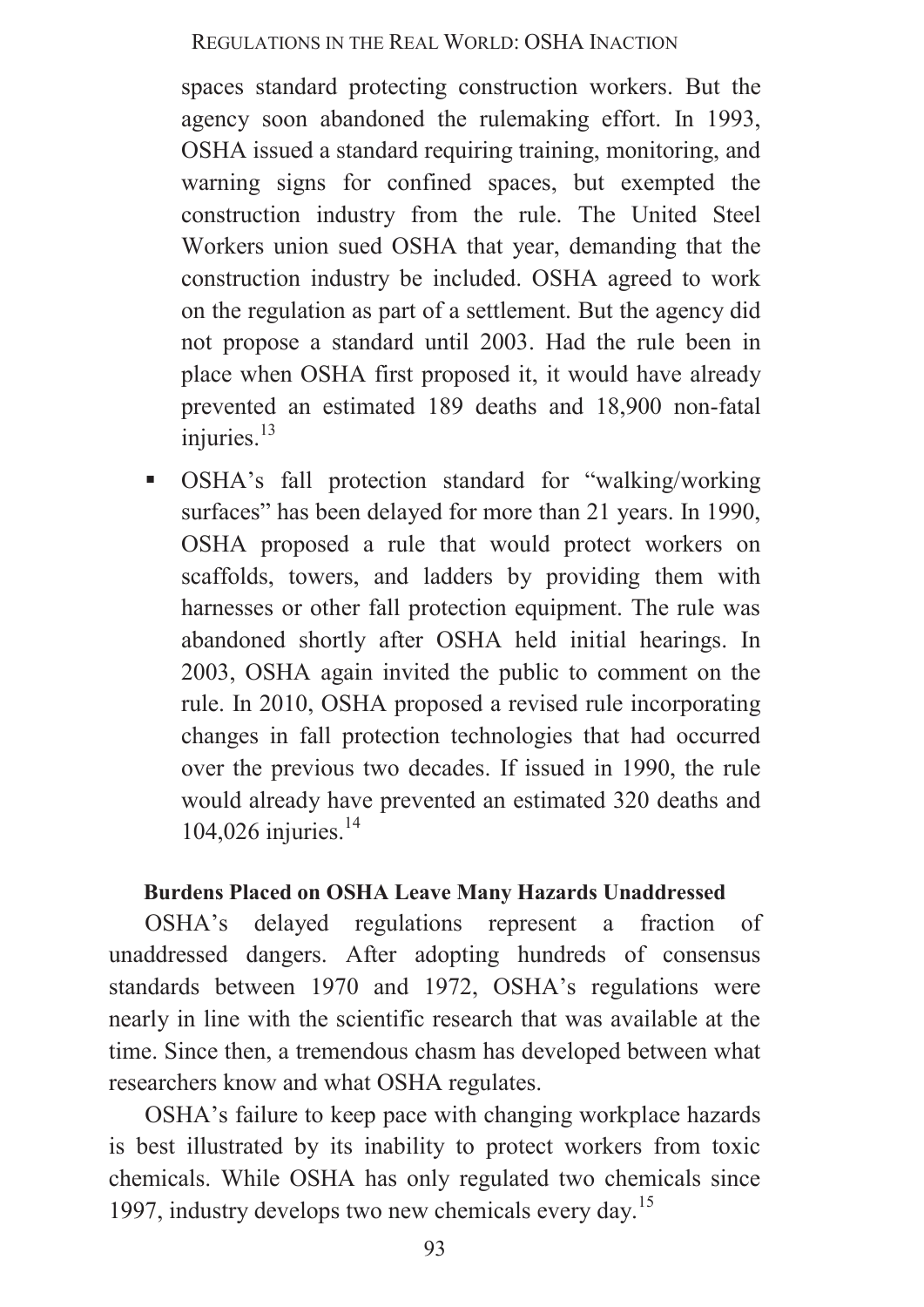The National Institute for Occupational Safety and Health, or NIOSH, has identified 682 toxic chemicals to which workers are exposed.<sup>16</sup> While some chemicals cause relatively minor health problems such as skin or eye irritation, others can result in serious respiratory diseases or fatal cancers.

OSHA has no existing regulations for 244 of the toxic NIOSH chemicals. [See Figure 2]



Source: Public Citizen analysis of NIOSH, Pocket Guide to Chemical Hazards (2011)

For another 196 chemicals, OSHA's standards offer less protection than NIOSH's recommendation. In some cases, OSHA rules allow for exposures at levels that are hundreds of times higher than NIOSH guidelines. Only 35 percent of the NIOSHidentified chemicals are regulated by OSHA at recommended levels.

In addition to toxic chemicals, OSHA has failed to regulate many other basic occupational hazards. Homicide is a leading cause of worker fatalities, but OSHA has never developed a standard for workplace violence prevention.<sup>17</sup> Despite a large body of scientific knowledge on heat stress prevention, OSHA has no standard to ensure workers do not suffer heat stroke.<sup>18</sup>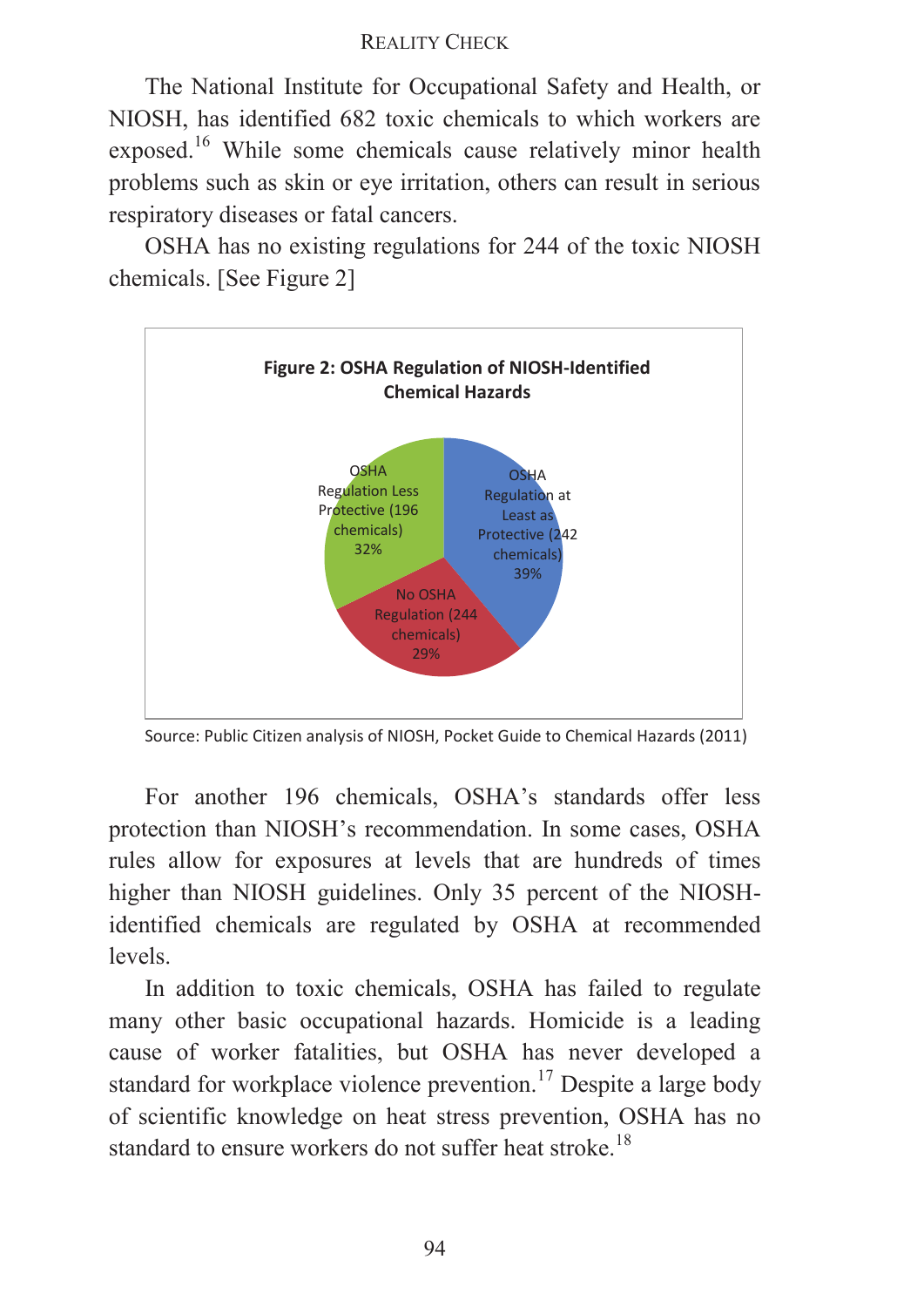# **A Contrast of Cases: OSHA Loses Its Ability to Respond Quickly**

In February 1974, the Center for Disease Control (now (Centers for Disease Control and Prevention) reported the death of four tire plant workers who were employed at the same B.F. Goodrich factory in Kentucky.<sup>19</sup> Each of the four men succumbed to an extremely rare form of liver cancer known as hepatic angiosarcoma. The company's medical staff identified vinyl chloride, a chemical used in the production of polyvinyl chloride, or PVC, as the cause of the cancer.

Once news of vinyl chloride's risks surfaced, OSHA sprang into action. Less than three months after the publication of the CDC article, the agency issued an emergency temporary standard lowering the permissible exposure level for vinyl chloride from 500 parts per million (ppm) to 50 ppm. $20$  OSHA's final standard allowed manufacturers to maintain no more than a 1 ppm air concentration of vinyl chloride. The entire rulemaking process took nine months. Manufacturers were easily able to comply with the rule after B.F. Goodrich developed a system to sequester the chemical and prevent worker exposure.<sup>21</sup>

In May 2002, 28 years later, the CDC reported another cluster of work-related deaths. $22$  This time the culprit was diacetyl, a chemical used to flavor microwave popcorn. Eight employees at a Missouri popcorn factory died after developing a debilitating respiratory disease known as bronchiolitis obliterans. A physician who treated several of the workers urged OSHA to inspect the factory. The agency sent inspectors, but they were unable to take any action because there was no applicable regulation to enforce.<sup>23</sup>

This time around, OSHA did not spring into action—it crawled. In April 2007, five years after the CDC published the diacetyl report, a popcorn factory worker named Eric Peoples testified to a congressional subcommittee that exposure to diacetyl had all but destroyed his lungs.<sup>24</sup> As the 35-year-old father of two young daughters described, contracting a case of pneumonia would require him to receive a lung transplant. If that were to happen, he would likely survive just another five years.<sup>25</sup>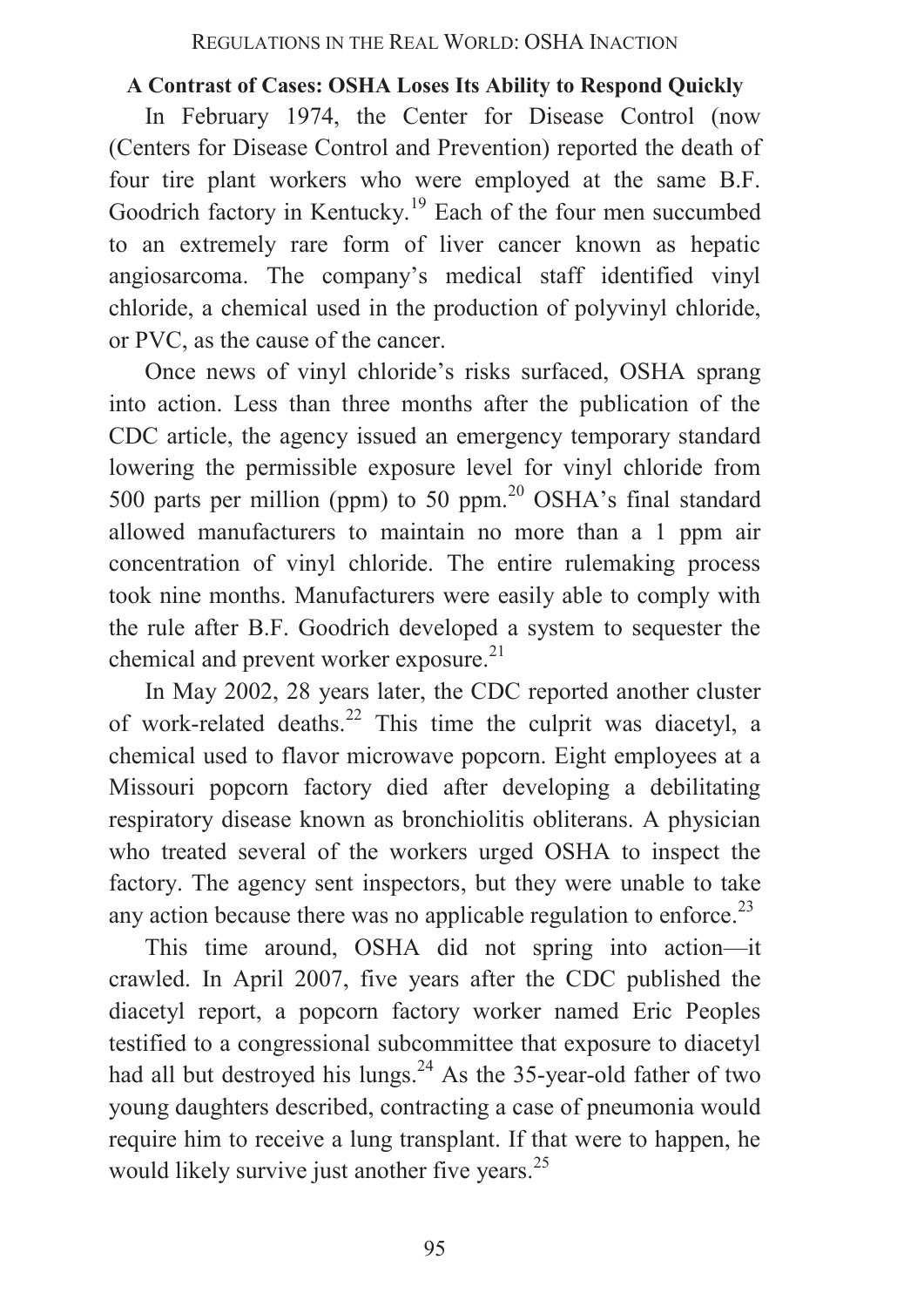The U.S. House of Representatives passed the Popcorn Workers Lung Disease Prevention Act in September 2007 with strong bipartisan support.<sup>26</sup> The bill would have required OSHA to regulate diacetyl. Apparently in response to this legislation, OSHA held an informal meeting of stakeholders to discuss diacetyl regulation the month after the House vote.<sup>27</sup> But the Senate never took up the diacetyl issue, so OSHA was not compelled to regulate the chemical. OSHA took no further action on diacetyl during the remainder of the administration of George W. Bush.

In January 2009, OSHA issued an outline of a proposed diacetyl regulation and asked interested parties to submit comments. It seemed as though the regulatory process were moving forward under the new administration. But in March 2009, OSHA withdrew its proposal. Before the agency could continue, the Small Business Regulatory Enforcement Fairness Act, or SBREFA, required it to convene a panel of small business representatives to comment on the rule.<sup>28</sup> The panel met in May 2009. In July, OSHA published a 259-page report summarizing the panel's comments, which largely sought greater clarity on the rule's provisions and to whom it applied.<sup>29</sup>

By April 2009, OSHA had completed a draft of a required document outlining the costs and benefits of the diacetyl regulation. The report relied on figures from a private contractor. To ensure that its analysis would be strong enough to survive any future lawsuits from industry, OSHA continued to analyze the regulation's prospective costs and benefits after publishing the draft. The agency planned to enlist a group of academics to review its work by June 2011. But agency resources were stretched thin. OSHA was working on several other rules and was also required by an executive order to conduct reviews of existing regulations to see which ones might be "streamlined."<sup>30</sup> As of September 2011, the review of diacetyl's health effects still had not begun. OSHA began collaborating with NIOSH in an attempt to expedite the risk assessment process.<sup>31</sup>

Nine years have passed since the dangers of diacetyl first came to light. Yet OSHA may still be years away from regulating it.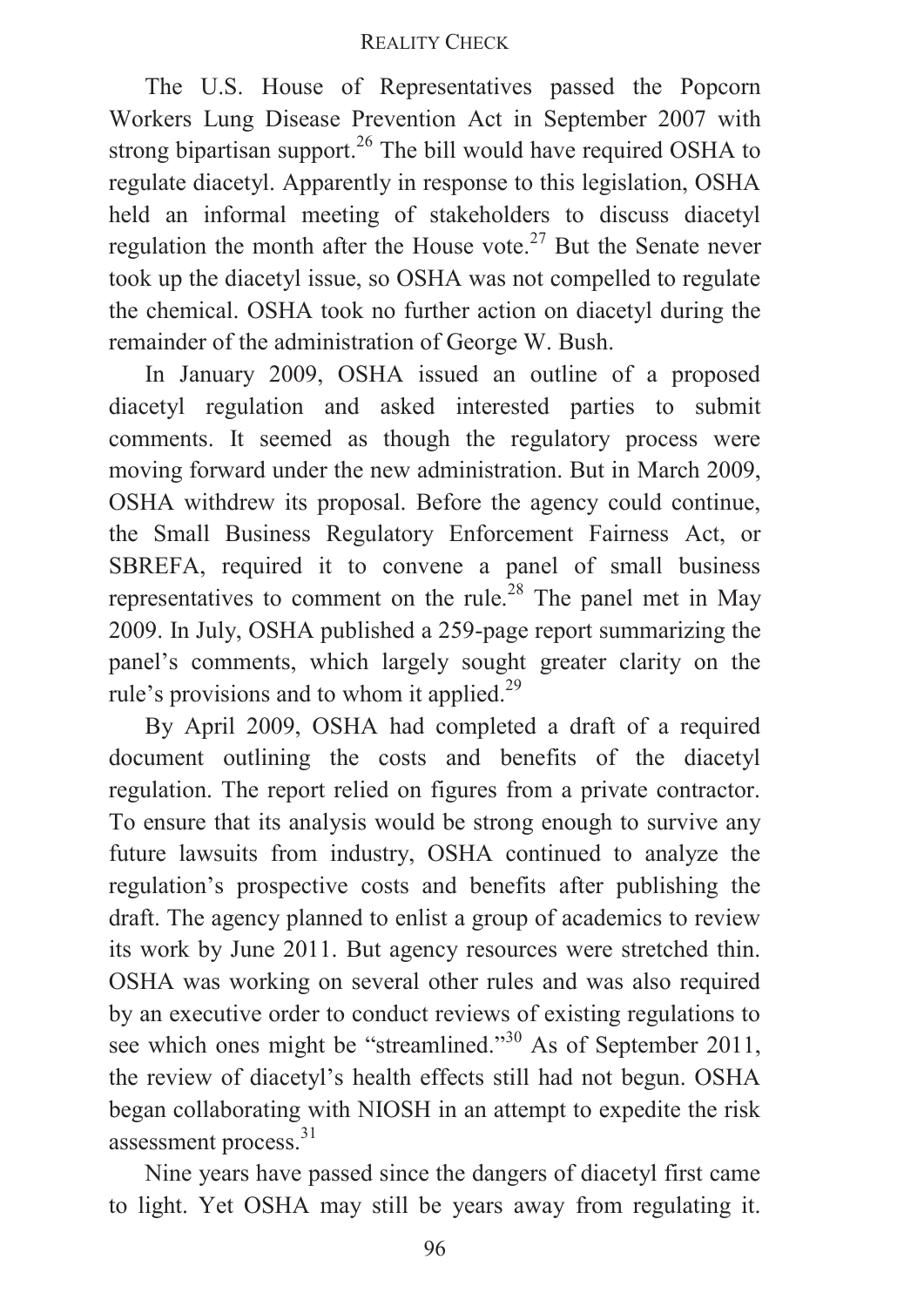Based on OSHA's estimate, a diacetyl regulation could have prevented about 15,000 workers from developing bronchiolitis obliterans over the first nine years after the CDC report.<sup>32</sup> OSHA's failure to regulate harms businesses as well as workers. Some popcorn companies have been forced to pay millions of dollars after losing lawsuits brought against them by sick employees.<sup>33</sup>

# **Why Do OSHA Rulemakings Take So Long?**

A confluence of factors prevents OSHA from issuing regulations in a timely and efficient manner. Most of these impediments are external to the agency. A Supreme Court decision has prevented OSHA from responding quickly to new hazards or addressing multiple hazards at once. Several laws add onerous steps to the rulemaking process. Finally, Congress and presidential administrations have become more directly involved in OSHA rulemakings, slowing the agency's pursuit of its objectives.

# *The Benzene Decision*

In 1980, the Supreme Court struck down OSHA's updated standard regulating Benzene, a carcinogenic component of petroleum.<sup>34</sup> In this case, referred to here as the Benzene decision, the court ruled that the Occupational Safety and Health Act requires OSHA to prove "significant risk" for any hazard that the agency choses to regulate. OSHA had not sufficiently proven that the existing Benzene standard left workers at risk, the court ruled. The decision created ambiguity as to how extensive OSHA's risk analyses needed to be.

In 1989, OSHA attempted its most ambitious rulemaking ever. Realizing that toxic chemical regulations were far out of line with available science, it issued a rule creating new protections for 376 substances at once. Industry groups challenged the new rule in court. In 1992, a federal appeals court cited the Benzene decision in throwing out the new protections.<sup>35</sup> It ruled that OSHA needed to give more thorough consideration to each chemical's risks.

Since the adverse court decisions, OSHA has adopted a very cautious approach in developing its rules. The agency never again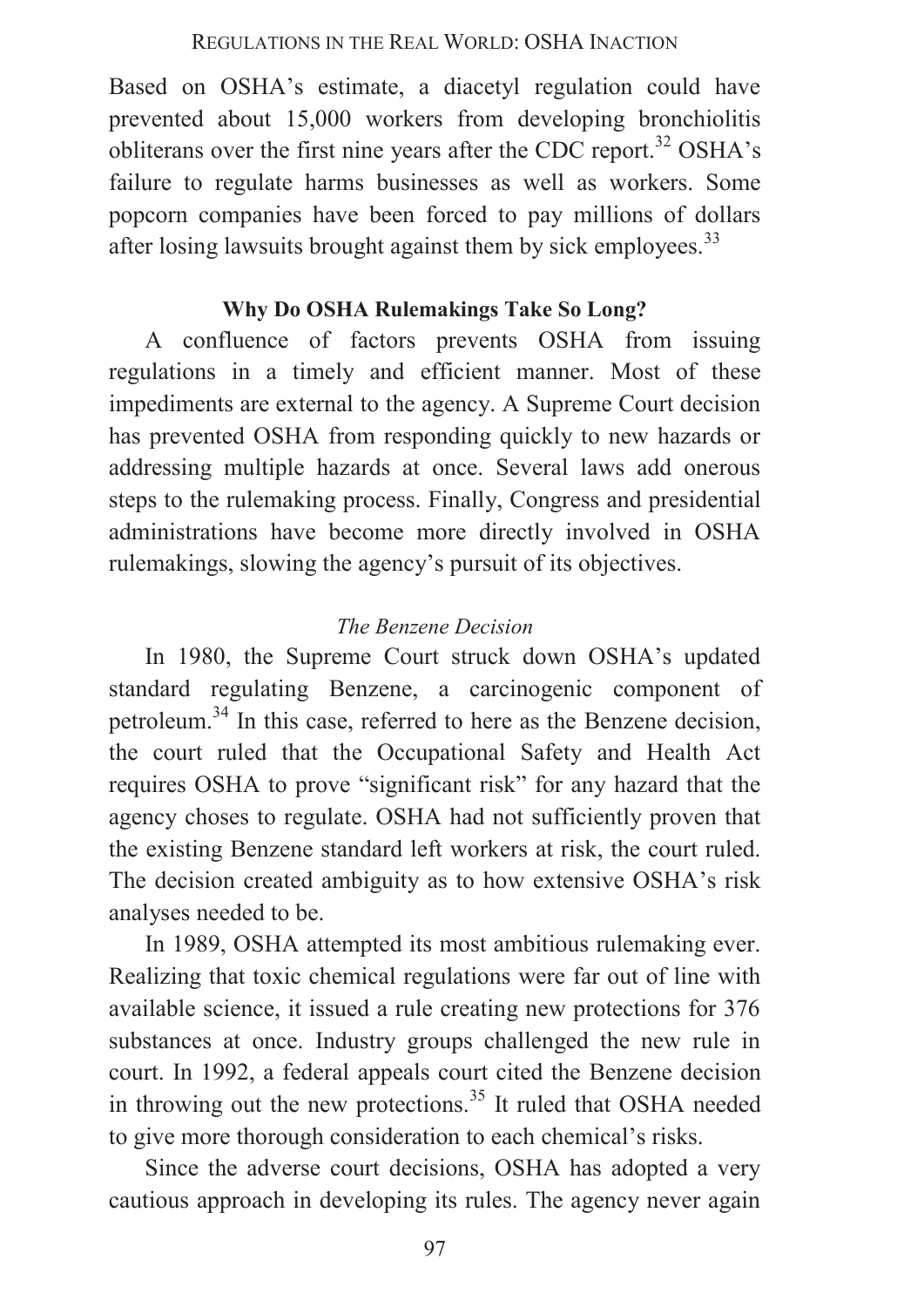regulated multiple chemicals with a single rule. When it considers regulating a chemical, OSHA now reviews hundreds of studies and produces thousands of pages of analysis. The agency often recruits outside academics to review the agency's analysis of the scientific literature. This more extensive risk assessment method imposes considerable time and resource expenditures.

# *Increasing Review Requirements*

While developing a regulation is an extensive process for any government agency, the burdens that OSHA faces are unusual because of the enormous number of workplaces it is tasked with regulating and its relatively tiny budget. Each proposed OSHA regulation must undergo numerous review processes before it can be issued. While review requirements have grown significantly since 1980, agency funding has flat lined and staffing levels have decreased<sup>36</sup>

In 1980, Congress passed the Regulatory Flexibility Act, which requires OSHA and other agencies to conduct an extensive analysis for each significant rule they propose. For analysis, OSHA must estimate compliance costs for the new rule and its effect on small businesses, as well as the projected benefits to workers' health and safety (such as the number of fatalities, injuries, and cases of illness that would be prevented annually). The agency is also required to describe alternative regulatory approaches it has considered and justify the path it has chosen. These analyses can be hundreds of pages long and involve a considerable expenditure of resources, often requiring OSHA to hire private contractors.

In 1997, Congress passed the Small Business Regulatory Flexibility Act, which requires OSHA and the Environmental Protection Agency to create a review process for business representatives. Locating eligible businesses, convening panels, and producing reports based on feedback can take considerable time. The only other agency facing these requirements, the EPA, has a budget about 18 times larger than that of OSHA.

The Regulatory Flexibility Act and Executive Order 12866 require the agency to conduct periodic reviews of regulations that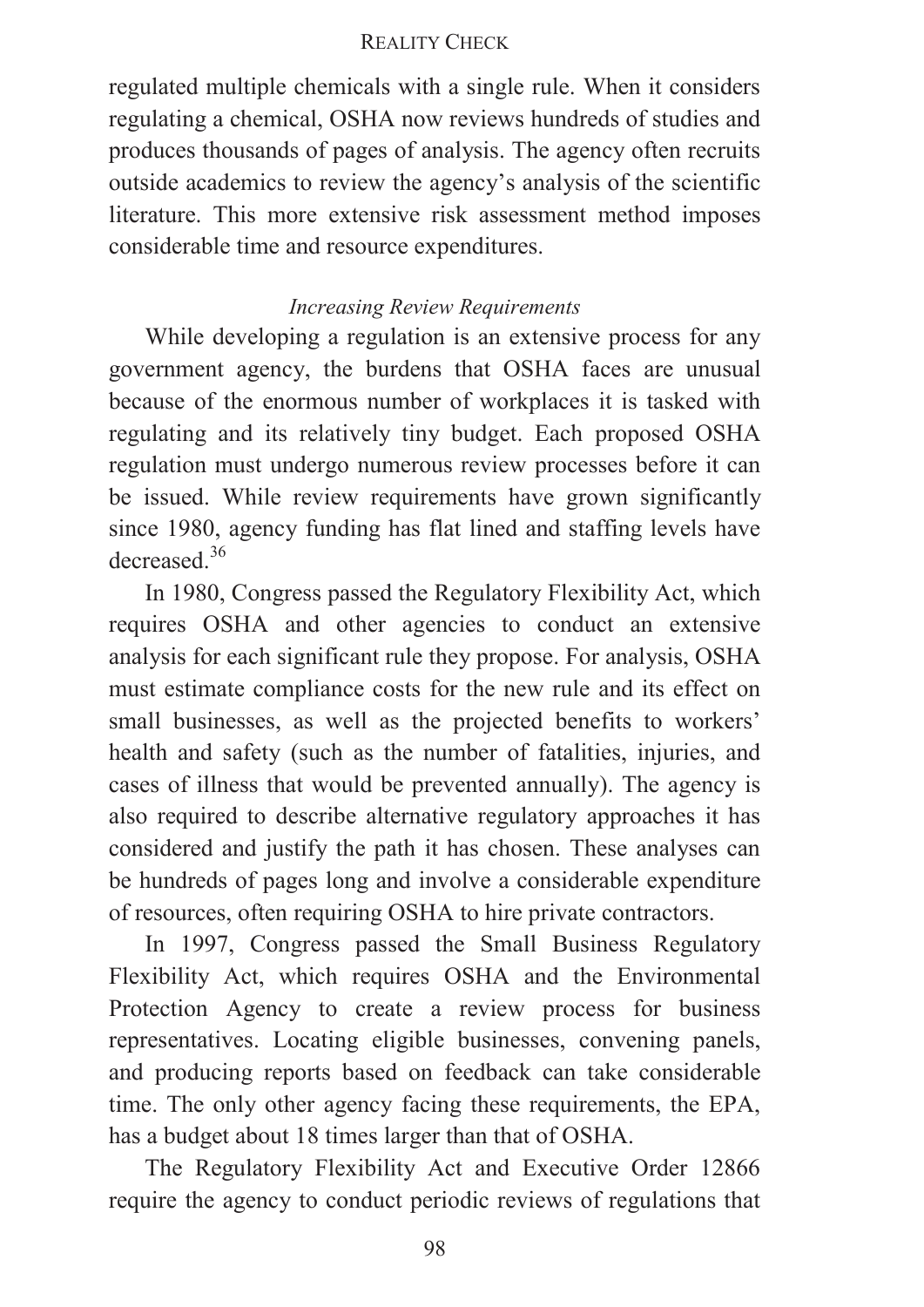### REGULATIONS IN THE REAL WORLD: OSHA INACTION

already exist, analyzing their costs and benefits and recommending modifications. OSHA has published eight of these "lookback" reviews since 2000, resulting in hundreds of pages of documents.<sup>37</sup> The agency has been forced to divert resources that could have been put towards new rulemakings to conduct these reviews.

# *Politicization of Rulemaking*

Congress and presidential administrations have become increasingly involved in particular rulemakings, often using their influence to block standards that OSHA is attempting to issue.

In addition to imposing additional review requirements on OSHA, Congress in 1996 passed the Congressional Review Act, which allows it to repeal particular regulations by an up-or-down vote. Although the Congressional Review Act applies to a number of federal agencies, Congress has only repealed one regulation under the statute: OSHA's ergonomics standard, which was finalized in 2000. This standard was created after an extensive rulemaking process lasting more than eight years. With the threat posed by the Congressional Review Act, OSHA must now concern itself not only with proving that its rules address risks to workers that the courts would deem significant, but also with the possibility of repeal by an unfriendly Congress.

Presidential administrations have also come to play a more hands-on role in OSHA rulemakings. Part of this role is exercised through the White House's Office of Management and Budget, or OMB. Although OMB has limited expertise in health and safety, the office can review and modify OSHA rules. OMB is supposed to conclude its reviews within 90 days of receiving an agency's proposal, but can delay rules indefinitely if it so chooses.

Before the George W. Bush administration, presidential influence did not seem to determine the number of OSHA rules issued. During all but one administration, OSHA produced new rules at a rate of 2.3 to 3.8 per year (the annual rate was 1.2 during the George H.W. Bush presidency). But during the Bush II presidency, the rate fell to 0.3 new rules per year. In the first three